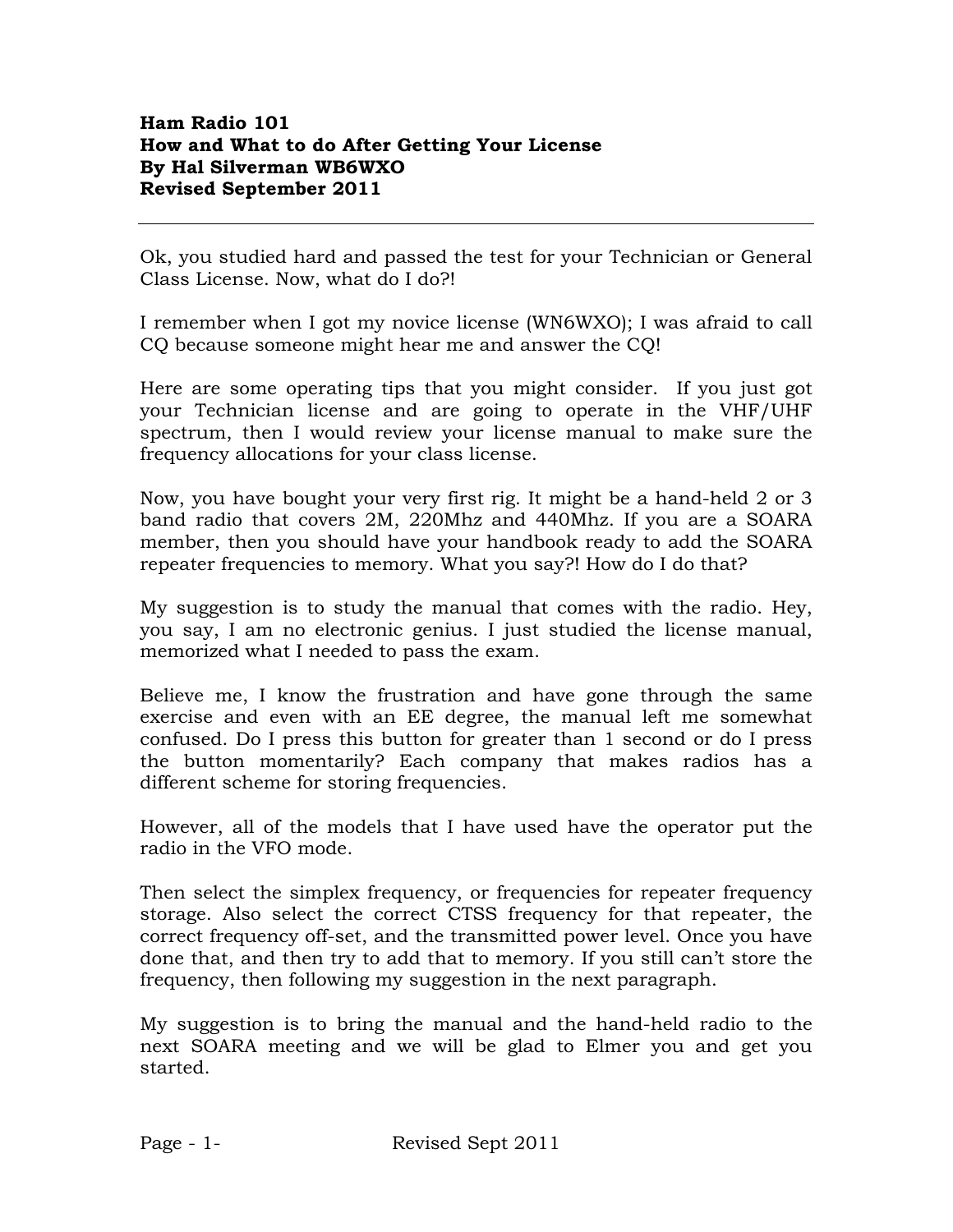Next, you buy a mobile radio from one of the popular companies that manufacture VHF/UHF radios and you want to install it.

## If you are thinking of buying a used radio, make sure that the manufacturer is still supporting that model.

Here are some tips for installation into a car or truck. The radio comes with heavy duty cables to hook up to the battery. They usually have some magnetic chokes in line with the cable. The purpose of the choke (Inductor) is to reduce or eliminate the alternator noise.

The best thing to do is to connect the cable to the battery terminals itself. The red lead goes to the positive terminal and the black or red/black lead goes to the negative terminal.

Most new cars have a convenience sockets. You might want to try using the convenience socket for the radio. If you are told that you have an alternator noise, then you can attach the cable to the battery itself.

The cables also come with in-line fuses that will protect the radio. Make sure that the in-line fuses are installed with the DC cables that are attached to the battery.

There are a number of antenna mounts ranging from a mag-mount (Magnetic Mount) that attaches to the steel car roof to a variety of trunk mount brackets. You can check the Diamond or Comet web sites to get a picture of what the mounts look like.

Ok, you have the mobile radio installed, connected to a power source and to an antenna. You have programmed your radio to the SOARA repeater. Now what?!

There are some definite dos and don'ts on the repeater. First of all listen to see if the repeater is being used.

Never, Never call CQ on the repeater. It is permissible to say "This is KJ6XXX monitoring the repeater". That will let anyone listening to the repeater give you a response.

Do not key the repeater transmitter (known as ker-chunking the repeater) just to listen for a response for the repeater. Give your call sign and ask for a radio check.

Conversely, if you hear a station announcing he or she is monitoring the repeater, then go ahead and give the person your call sign and carry on a QSO (conversation).

Page - 2- Revised Sept 2011